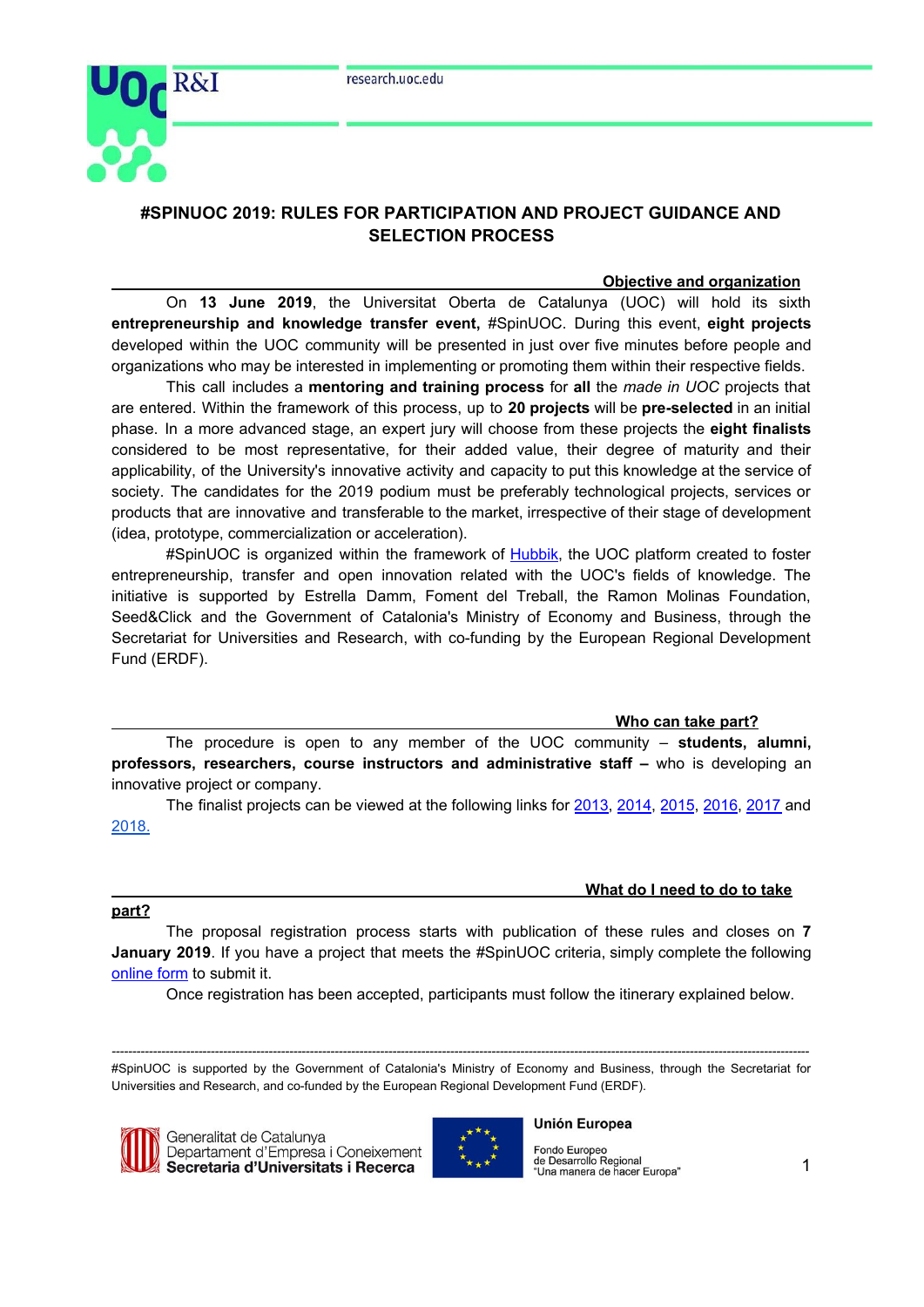

## **Project training, guidance and pre-selection process**

## **Phase 1: Initial training and project pre-selection**

All the projects entered in this call will receive training in the entrepreneurial process given by the Hubbik **online platform**, which will be enabled once **registration is accepted** under the terms established by the organizers.

The training will consist of a fully online course on **Business Idea Generation and Maturing**, with an estimated duration of 40 hours.

At the same time, candidates **must take part in two group sessions** (with each session lasting three hours) which will be given in a blended format (candidates can either attend on-site or view it by streaming) in **January** 2019, on defining the business model and lean startup methodology (preparation of a business model canvas) and communication techniques (preparing the pitch).

This part of the process (training and initial guidance) **will not be compulsory** if you have stated that you have taken part in other entrepreneurship education or support processes (supporting documentation will be requested).

The **compulsory documentation** for assessing the project must be submitted from 8 January to 4 February 2019, which is the closing date of this phase, as follows: a **canvas** explaining the business model and your **pitch***,* in the form of an explanatory video with a maximum duration of 90 seconds, featuring one or more members of the team who explain the project's key aspects, and an executive summary of the project following a template provided by the organization. The requirements for preparing and sending these documents are explained at the end of these rules, in Appendix 1.

At the end of this phase, a technical assessment committee will pre-select a maximum of 20 projects, analysing the documentation submitted on the basis of the following criteria: alignment with the UOC's fields of knowledge, innovativeness, viability and market transferability, the project sponsors' presentation abilities, and social impact.

The list of pre-selected projects will be published after 15 February.

### **Phase 2: Individualized guidance for the pre-selected projects**

The pre-selected projects will take part in a second **compulsory** phase consisting of individualized guidance by an expert mentor (up to 4 hours) to develop and improve the submitted documents (canvas, pitch and executive summary). This phase will last from **18 February** to **4 March 2019**.

The goal pursued by these mentorships is to resolve the projects' specific needs in different areas, such as value proposition, channels, sources of income or customer segments. They will also enable attention to be paid to aspects of the pitch and the executive summary that need improving.

Upon completing this second guidance phase, the participants must provide the following documentation by **4 March** at the latest: an **evolved version of the canvas**, that explains the business model, and a **video pitch explaining the project**, with a maximum duration of 90 seconds, and an **executive summary** (one-page) of the project, following a template that will be made available to the participants. These may be new documents or the same documents submitted in the first phase, as the participant thinks best, taking into account the mentor's recommendations.

*-------------------------------------------------------------------------------------------------------------------------------------------------------------------------* #SpinUOC is supported by the Government of Catalonia's Ministry of Economy and Business, through the Secretariat for Universities and Research, and co-funded by the European Regional Development Fund (ERDF).





#### **Unión Europea**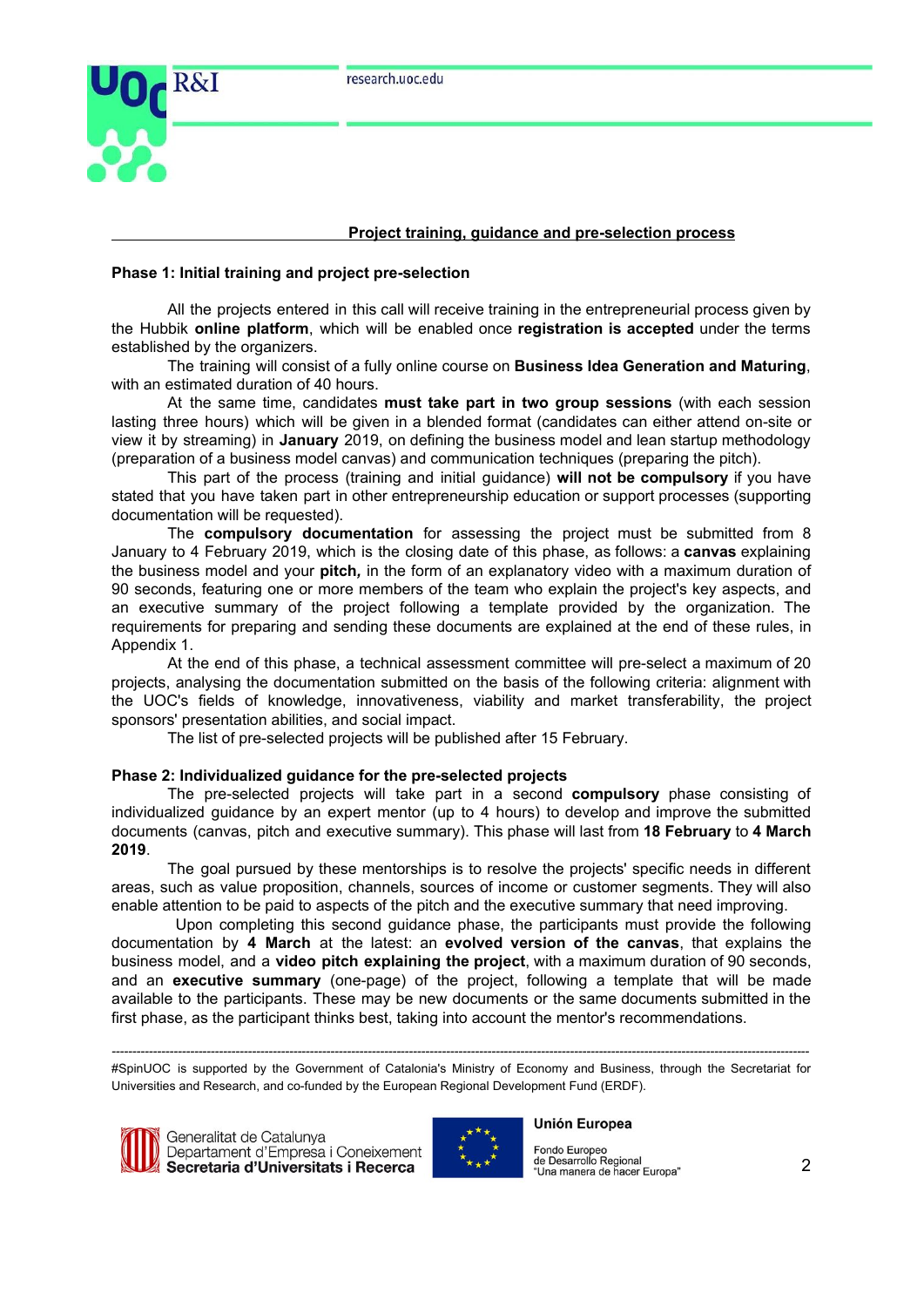

# **Selection of the 8 projects that will take part in #SpinUOC 2019**

After completing the second personalized guidance phase, a jury will analyse the pre-selected proposals in order to choose the eight best projects (and two backup projects), evaluating the documentation submitted on the basis of the following criteria: (1) strategic alignment with the UOC and social impact, (2) innovativeness, (3) viability and market transferability, (4) the project leader's entrepreneurial profile and communication abilities.

Description of the assessment criteria:

1. Strategic alignment with the UOC and social impact: Business idea related with the information and knowledge society and e-learning. If this is not the case, the synergies that the future company may have with the UOC's research groups will also be considered. The social impact, understood as the degree to which the idea may contribute to social transformation and progress.

2. Innovativeness: Novelty and technological or knowledge content. Newness of the initiative and origin of the knowledge behind the project.

3. Viability and market transferability: Knowledge of the market and identification of the necessary resources to carry out the project (material, financial, human, technical and legal).

4. The project leader's entrepreneurial profile and communication abilities: Interest and commitment shown by the project's sponsors, academic and professional background of the people behind the initiative, and communication skills in presenting the project.

The decision will be made public on the UOC e-Centre's [e-Noticeboard](https://seu-electronica.uoc.edu/portal/ca/seu-electronica/tramits-serveis/tauler-anuncis/index.html) on **22 March** 2019.

Jury members:

- **Juan Álvarez**, founder of Seed&Click and vice-president of the Spanish Association of Business Angels Networks (AEBAN).
- **Joan Arnedo,** professor at the UOC's Faculty of Computer Science, Multimedia and Telecommunications.
- **Eduard Bosch**, deputy general manager of Finance and Resources at the UOC.
- **Xavier Jaumejoan**, ACCIÓ's head of Technological Business Development.
- **Maria Mora**, manager of the Business Creation Office at Foment del Treball Nacional.
- **Esteban Redolfi**, programme director, Mobile World Capital.
- **Mireia Riera,** director of the UOC Knowledge Transfer and Research Support Office (OSRT).
- Santi Ruana, CEO of IPM and member of the Ramon Molinas Foundation.
- **Tania Sagaste**, ICT investment analyst at Caixa Capital Risc.
- **Enric Serradell**, director of MBA programmes, UOC Faculty of Economics and Business.
- **Germán Talón**, UOC Alumni representative.

# **Preparing the participants for #SpinUOC 2019**

*-------------------------------------------------------------------------------------------------------------------------------------------------------------------------* #SpinUOC is supported by the Government of Catalonia's Ministry of Economy and Business, through the Secretariat for Universities and Research, and co-funded by the European Regional Development Fund (ERDF).





## **Unión Europea**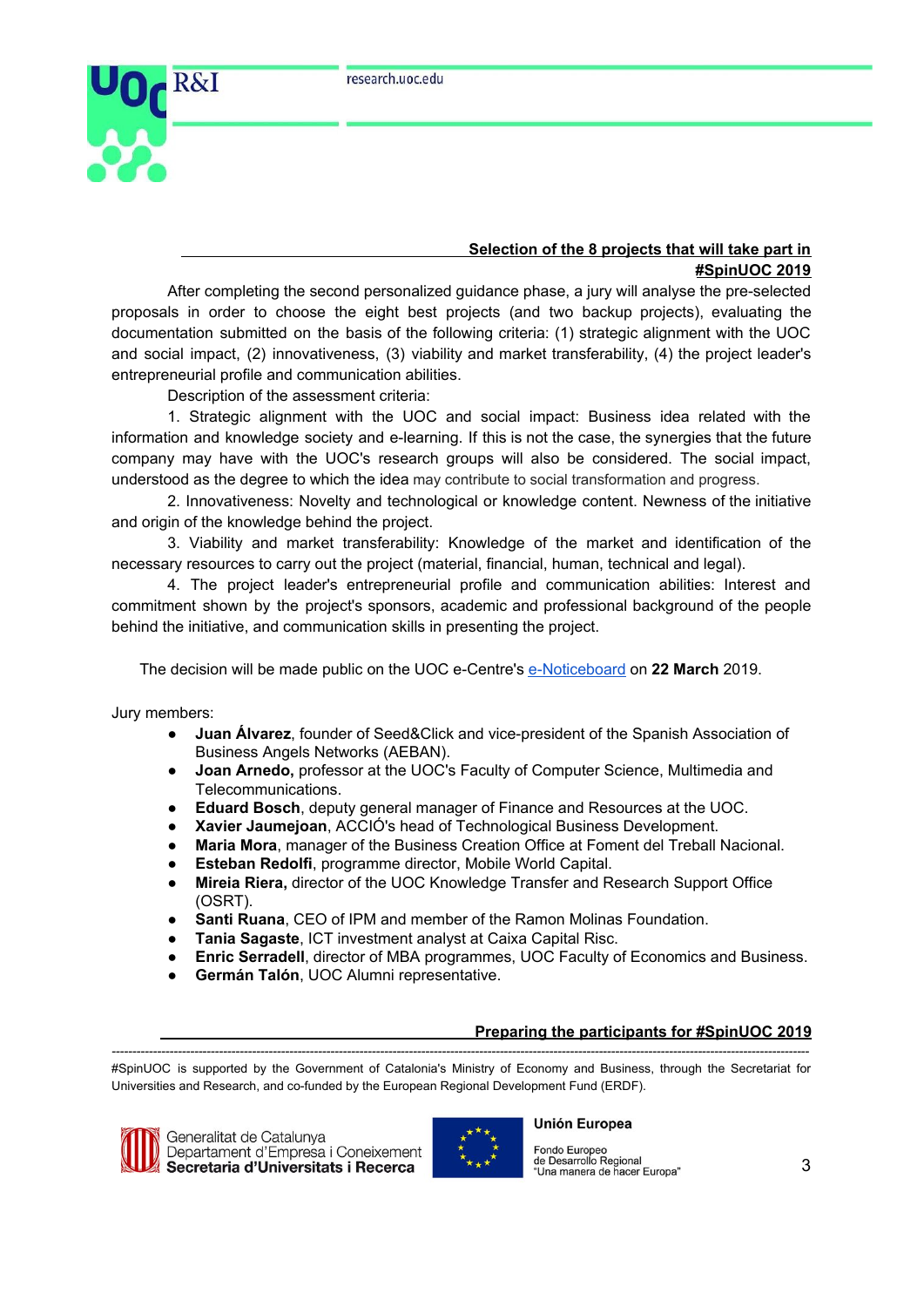

.

The participants of the eight selected proposals must prepare for the event, where their participation will be focused on two key moments: presentation of their project on a stage, giving an elevator pitch lasting five minutes before more than 200 people, and the **Spin Meetings**, meetings lasting no more than 10 minutes with stakeholders in their field.

This preparation will consist of group and one-to-one mentoring sessions over a period of three months, adapted to the projects' needs and current status, with the goal of validating the **model** and **business plan** and defining the **funding plan** (up to 20 hours), to help make the projects happen and prepare for the **Spin Meetings**; and prepare the **presentation**, transforming it into the best selling tool (up to 10 hours per project).

The participants will sign an agreement with the UOC that will establish the framework of cooperation between the parties.

\_\_\_\_\_\_\_\_\_\_\_\_\_\_\_\_\_\_\_\_\_\_\_\_\_\_\_\_\_\_\_\_\_\_\_\_\_\_\_\_\_\_\_\_\_\_\_\_\_\_\_\_\_\_\_\_\_\_\_\_\_\_\_\_\_\_\_\_\_\_\_\_\_\_\_**Prizes**

This year, three prizes will be awarded among the eight projects selected, which will be decided at the event:

- One for the best entrepreneurial project, endowed with 3,000 euros.
- One for the best project with social impact, that is, the project that contributes the greatest transformations and the greatest social progress, sponsored by the Ramon Molinas Foundation and endowed with 2,000 euros.
- One for the best presentation, endowed with 2,000 euros.

The winning projects will have access to a support programme for the development, validation and implementation of the business model and a funding plan (valued at 2,500 euros), provided by Hubbik.

The eight projects presented at the event will be given a ticket for 2020's Years From Now (4YFN), the [Mobile](http://mobileworldcapital.com/es/pagina/49) World Congress's entrepreneurship fair, where they will be able to promote the projects. In addition, some of these eight projects will be given a space on the UOC's stand at 4YFN 2020.

# **\_\_\_\_\_\_\_\_\_\_\_\_\_\_\_\_\_\_\_\_\_\_\_\_\_\_\_\_\_\_\_\_\_\_\_\_\_\_\_\_\_\_\_\_\_\_\_\_\_\_\_\_\_\_\_\_\_\_\_\_\_\_\_\_\_\_\_ Tax effects**

As the cash prizes exceed 300 euros, they will be subject to a tax withholding on account of personal income tax. The prizes in kind will also be subject to a payment on account of personal income tax, as their market value exceeds 300 euros.

The UOC will make the withholding and/or payment on account of personal income tax to the revenue service and will issue a certificate to the winners with the details of the prize and the withholding and/or payment on account made.

**Key dates**

- Deadline for sending proposals: **7 January** 2019.
- Deadline for submitting the project's technical documentation (canvas +  $90"$  pitch video + executive summary): **4 February 2019**.

*-------------------------------------------------------------------------------------------------------------------------------------------------------------------------* #SpinUOC is supported by the Government of Catalonia's Ministry of Economy and Business, through the Secretariat for Universities and Research, and co-funded by the European Regional Development Fund (ERDF).





### **Unión Europea**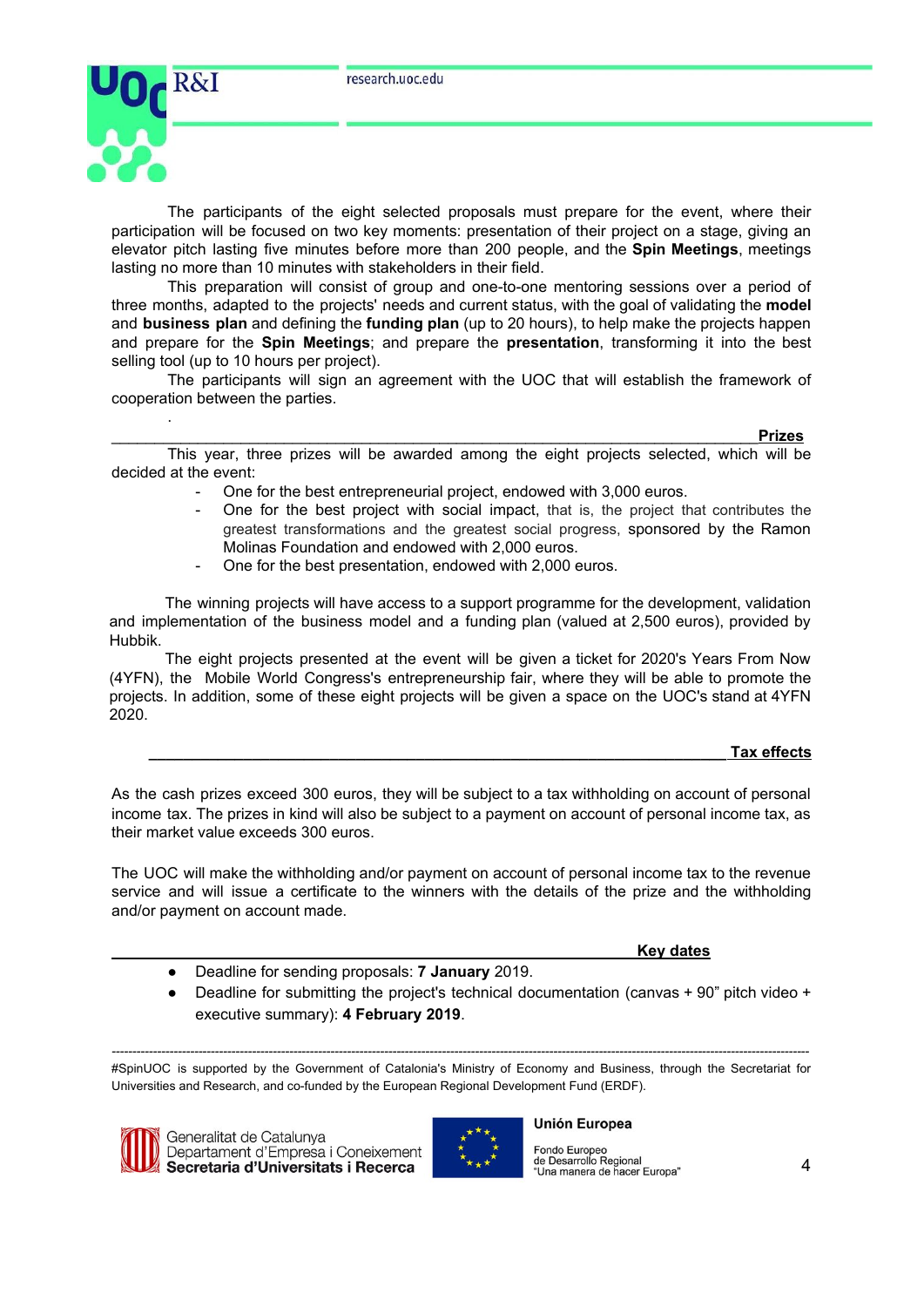

- Notification of all the participants in the 20 pre-selected projects: **after 15 February 2019**.
- Deadline for submitting the project's technical documentation (canvas + 90" pitch video + executive summary): **4 March 2019**.
- Notification sent to the pre-selected projects with the decision of the 8 finalist projects: **after 22 March**.
- #SpinUOC 2019 held: **13 June** 2019.

## **Terms of participation in #SpinUOC 2019**

#SpinUOC is an initiative within the framework of the Hubbik platform and is subject to the general terms of participation in this platform, which you can see [here.](http://hubbik.uoc.edu/ca/legal-hubbik) By participating and sending us a video, the participant accepts these conditions, particularly those concerning confidentiality, observance of third parties' rights and the platform's and UOC's rules.

In addition, the participant accepts the following special conditions, which are applicable to the candidates and participants in #SpinUOC:

1) The participant warrants that:

a) the project presented is an original idea and personal creation, and that development and dissemination of this creation does not infringe any third-party right (intellectual and industrial property, secrecy, privacy, etc);

b) neither the video submitted nor, if it is selected, the materials prepared for presenting the project at the #SpinUOC 2019 event, contain any content subject to copyright or other third-party rights that are used without authorization by such rights' holders.

2) The participant authorizes the UOC to reproduce and disseminate the video presenting the project among the #SpinUOC 2019 evaluation committee's members with the goal of evaluating it, and also to make a copy which will be kept in the UOC's archive. The UOC will maintain confidentiality in accordance with the rules of the Hubbik platform.

3) If the participant is selected to present his or her project at #SpinUOC 2019, said participant grants the UOC the rights set forth in the attached authorizing document to record and publicize any participation in #SpinUOC 2019.

4) The personal data collected and processed by the UOC within the framework of the activities carried out at #SpinUOC will be processed in accordance with the UOC's privacy policy, which the participant can view [here,](http://www.uoc.edu/portal/ca/_peu/avis_legal/politica-privacitat/index.html) for the purpose of managing the interested party's participation in #SpinUOC and publicising the winning projects. Furthermore, the participant consents to the UOC communicating or making public this data within the framework of #SpinUOC, including the participant's full name, email address, image and voice (for example, in the recordings of the #SpinUOC presentations).

5) The winning participants agree to briefly inform the UOC about the project's progress during the year after presentation at #SpinUOC 2019, in order to maintain the relationship with the

*<sup>-------------------------------------------------------------------------------------------------------------------------------------------------------------------------</sup>* #SpinUOC is supported by the Government of Catalonia's Ministry of Economy and Business, through the Secretariat for Universities and Research, and co-funded by the European Regional Development Fund (ERDF).





### **Unión Europea**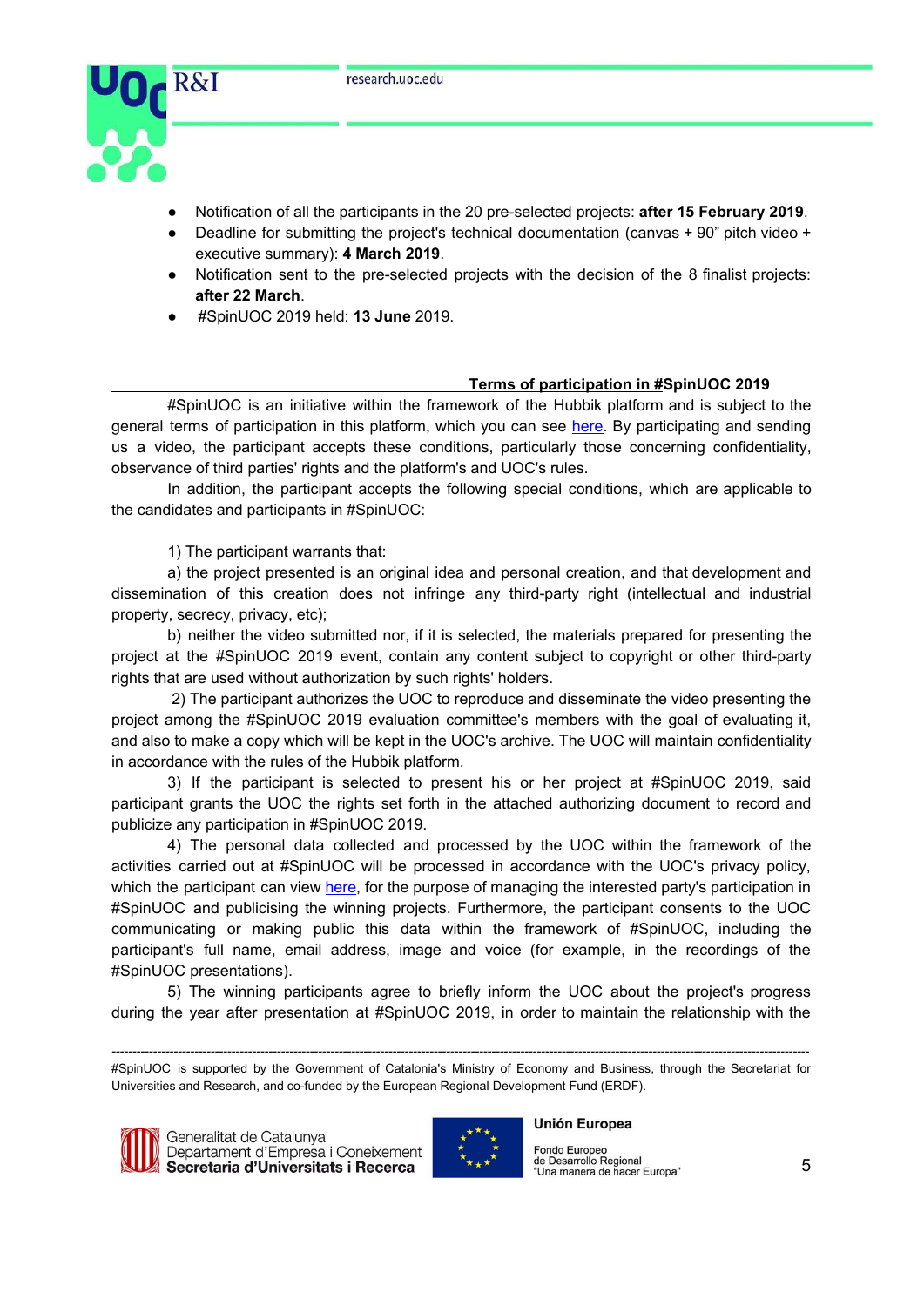

UOC and cooperate with the University, and also so that the latter can publish this information in its activities reports and other information-related activities.

In any case, if any information or clarification is required, the participant can contact the #SpinUOC/Hubbik team at *spin@uoc.edu*.

### **#SPINUOC AUTHORIZATION**

With this document, the #SpinUOC 2019 participant authorizes the Universitat Oberta de Catalunya (UOC) with respect to the following:

1. Performance, treatment and processing of the photographic, audio or audiovisual recordings made as a result of participation in the #**SpinUOC 2019** contest, including recordings with the participant's image and voice, for the purpose of promoting the contest's prestige and visibility, and also for correct dissemination and conservation.

2. Reproduction, distribution and public communication of the above recordings, or parts of said recordings, without any exclusivity, in any form or format of use, in all the countries in the world without geographical limitation and for any teaching, publishing or dissemination purpose of the University and of the #SpinUOC contest, including making them available to the public on the internet or their inclusion in a database of public or institutional use.

3. The exploitation of the videos under any Attribution-ShareAlike (BY-SA) v.3.0 Spain (Spanish jurisdiction) Creative Commons licence is at the discretion of the UOC.

4. Use and processing of the first name and surname(s) and any other personal data that the UOC may have requested in order to participate in #SpinUOC 2019.

This authorization and license is granted for the entire term of protection of the recordings, without any financial consideration.

Likewise, the participant authorizes the UOC to reproduce, distribute and make available to the public copies of other materials prepared by the participant and submitted to the UOC within the framework of #SpinUOC (presentations, technical documentation or white papers, leaflets, etc), provided that these materials are not identified as "confidential".

It is understood that use of the participant's image and voice with respect to the recording and the exploitation and dissemination expressly authorized by this license will respect at all times the honour and attribution of the participant's name, without prejudice to the exceptions and restrictions on use provided in Law 1/1982, of 5 May 1982, concerning the civil protection of the right to honour, personal and family privacy and personal image.

The participant may exercise their right to access, rectify, cancel and oppose the use of their personal data from [here.](http://www.uoc.edu/portal/ca/_peu/avis_legal/drets-arco/index.html)

*-------------------------------------------------------------------------------------------------------------------------------------------------------------------------* #SpinUOC is supported by the Government of Catalonia's Ministry of Economy and Business, through the Secretariat for Universities and Research, and co-funded by the European Regional Development Fund (ERDF).



Generalitat de Catalunya Departament d'Empresa i Coneixement Secretaria d'Universitats i Recerca



### **Unión Europea**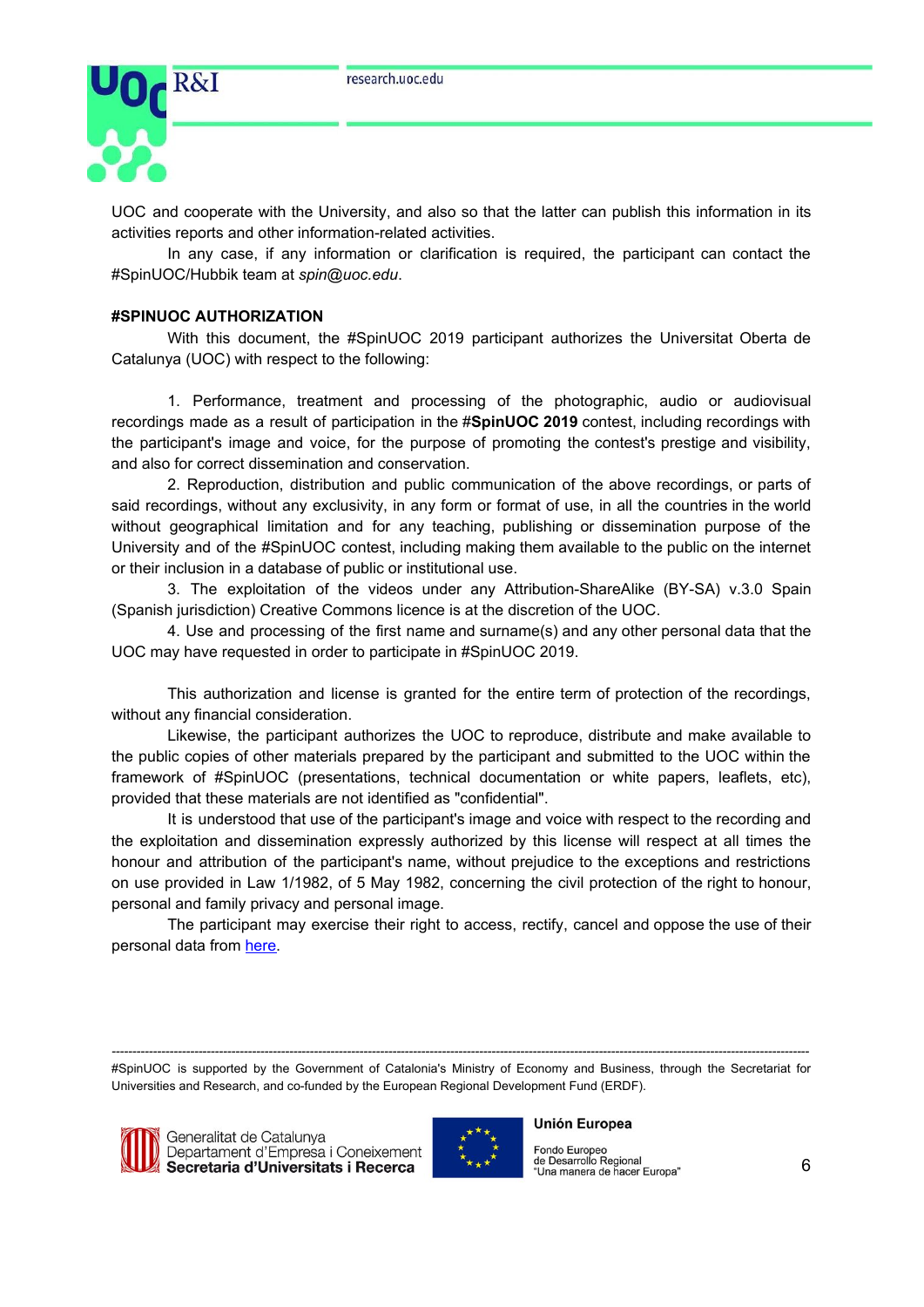

# **Appendix 1: requirements of the deliverables for the project pre-selection process**

# **A) CANVAS MODEL**

A **project canvas** must be prepared using any of the templates on which this tool is based and which enables the business model to be explained.

### **Canvas: brief user guide**

Objective: The canvas is an eminently practical and visual tool for designing business models. Within the same image, we build and analyse the different parts that must be taken into account when developing a business project.

In order to work with the canvas, it is necessary to engage in a reflection process in which we remove uncertainty about our business project by asking ourselves: *What?,* value proposition; *How?*, key resources, key activities and key partners; *Who?*, customer segments, customer relations and channels; *How much?*, cost structure and sources of income.

As it is a process of reflection, each of the nine parts must be addressed by answering questions about the project.

## **1. Value proposition**

We must solve a problem, satisfy a need. We will answer: What value will we provide to our customers? Which of our customers' problems will we help them solve? What customer needs do we satisfy? What products/services do we offer to each market segment?

### **2. Market segment**

Those targeted by our proposition: people or entities. We can target one or more different segments and offer one or several different products/services. We will answer: For whom do we wish to create value? Who are our biggest customers?

### **3. Channels**

Our value proposition must reach our customers, so we need communication distribution and sales channels. We will answer: How do we publicize our company's products and services? How do we help customers evaluate our value proposition? How can customers buy our products/services? How do we deliver our value proposition to our customers? What after-sale service do we offer?

## **4. Customer relations**

We will decide what type of relationship we will have with each of our market segments. We will answer: What type of relationship do the various market segments expect? What type of relationship will we create? What will be its cost? How do they integrate in our business model?

### **5. Sources of income**

Cash flow that the company is expected to generate for each segment. Profit: income – expenses. We will answer: What value are our customers willing to pay? How much are they currently paying? How are they paying currently? How would they like to pay? How much will the different sources of income contribute to the total?

### **6. Key resources**

*-------------------------------------------------------------------------------------------------------------------------------------------------------------------------* #SpinUOC is supported by the Government of Catalonia's Ministry of Economy and Business, through the Secretariat for Universities and Research, and co-funded by the European Regional Development Fund (ERDF).



Generalitat de Catalunya Departament d'Empresa i Coneixement Secretaria d'Universitats i Recerca



#### **Unión Europea**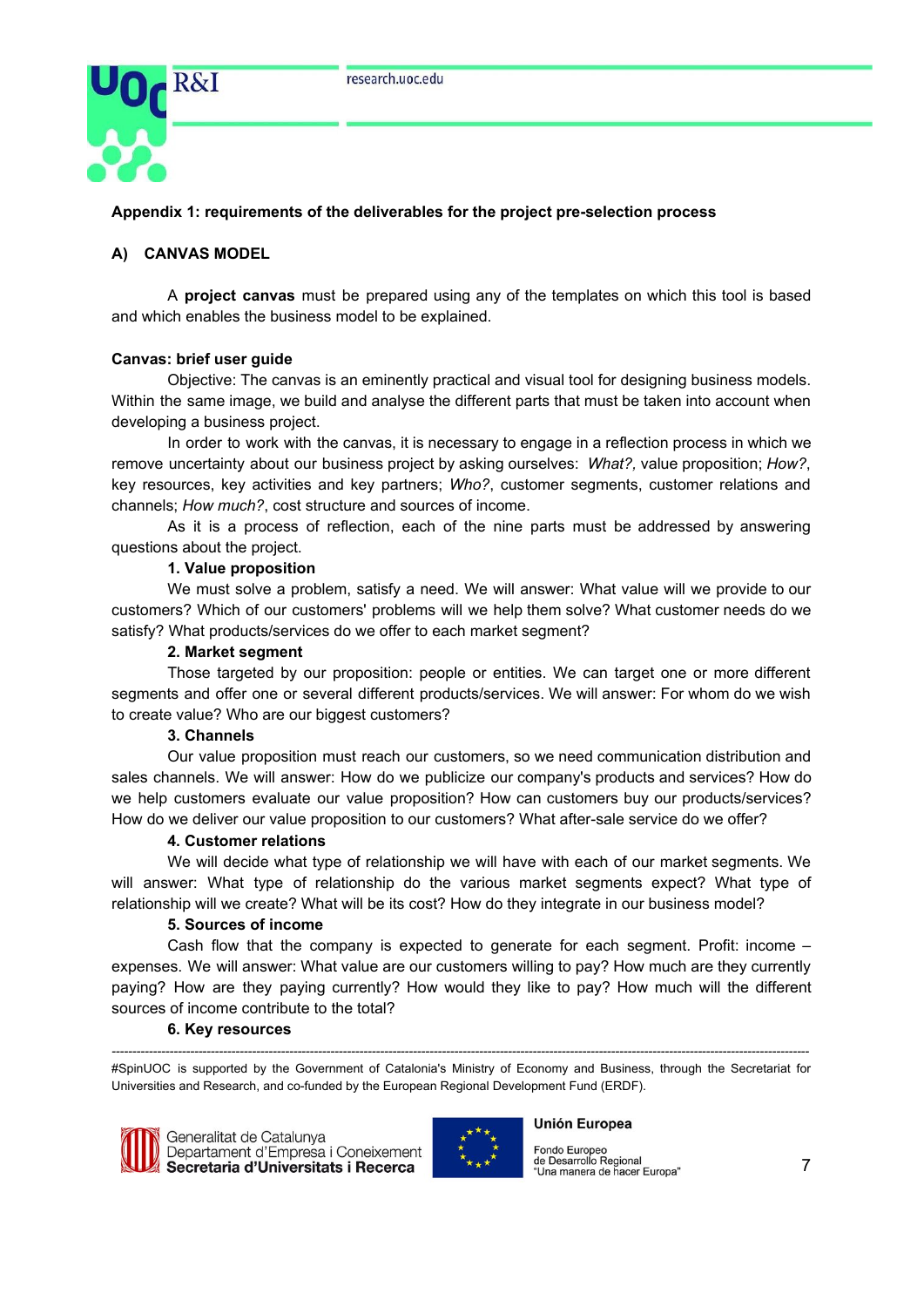

These are the assets that are needed to offer and deliver our value proposition and for the business model to work. We will answer: What key resources does our value proposition require, distribution channels, customer relationships and sources of income?

## **7. Key activities**

These are the most important actions that we must perform for our business model to work. We will answer: What key activities does our value proposition require, distribution channels, customer relationships and sources of income?

### **8. Key partnerships**

Our network of suppliers and partners that are necessary for the business model to work. We will answer: Who are our key partners? Who are our key suppliers? What key resources do we acquire from our partners? What key activities do our partners perform?

### **9. Cost structure**

The costs incurred in launching and operating our business model. We will answer: What are the most significant costs generated by our business model? What are the most expensive key resources? What are the most expensive key activities?

You can find more information about the Business Model Canvas tool at this [link](http://coneixement.accio.gencat.cat/web/portal/estudis-i-tendencies/-/custom_publisher/IwB4/28478970/Que-es-el-Business-Model-Canvas).

You can access a **template for preparing your canvas** at this link: [http://www.businessmodelgeneration.com](http://www.businessmodelgeneration.com/)

The Business Model Canvas is licensed under the Creative Commons Attribution-Share Alike 3.0 Un-ported License.

The **canvas** document that has been prepared must be **sent** to *spin@uoc.edu*, specifying in the subject the project's name, before the deadline given in these rules.

# **B) EXPLANATORY VIDEO: 90" PITCH**

**An explanatory video must be recorded with a maximum duration of 90 seconds**, in which the following questions about the project are answered: What problem does it address? What does it consist of? What is its most innovative feature? Who could it interest? **The table below gives a possible outline of how the video's discourse could be organized**:

| <b>Duration</b><br>(seconds) | <b>Key question</b> | <b>Description</b>                                                       |
|------------------------------|---------------------|--------------------------------------------------------------------------|
| $5 - 10$                     | Who are you?        | Name and surname(s) and relationship with the UOC.                       |
| $5 - 10$                     | What is it?         | Explain what your project is or what it's about in just<br>one sentence. |

*-------------------------------------------------------------------------------------------------------------------------------------------------------------------------* #SpinUOC is supported by the Government of Catalonia's Ministry of Economy and Business, through the Secretariat for Universities and Research, and co-funded by the European Regional Development Fund (ERDF).



Generalitat de Catalunya Departament d'Empresa i Coneixement Secretaria d'Universitats i Recerca



#### **Unión Europea**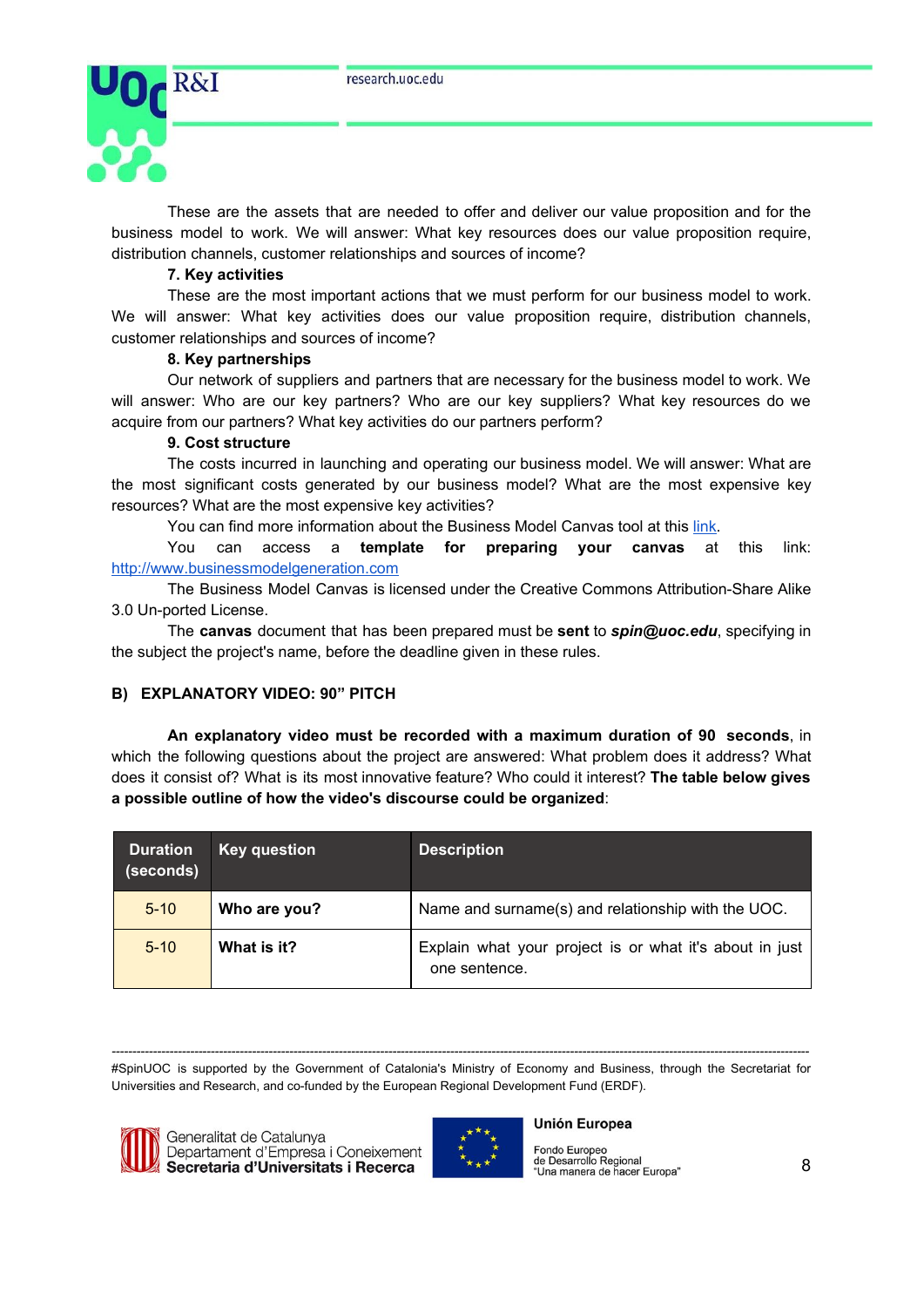

| $10 - 15$       | What problem does it<br>address?                                | Describe the project's context and the problem it<br>addresses.                                                                                                                       |
|-----------------|-----------------------------------------------------------------|---------------------------------------------------------------------------------------------------------------------------------------------------------------------------------------|
| $15 - 20$       | What does the project<br>consist of and how<br>developed is it? | Develop the project: value proposition, features, users<br>and achievements.<br>Say what stage the project has currently reached:<br>conceptualization, development or market launch. |
| $1 - 15$        | Most innovative feature.                                        | Explain what your project's most distinctive and<br>innovative feature is compared with what is already<br>available on the market (if applicable).                                   |
| 10              | <b>Stakeholders</b>                                             | List the audiences or entities outside of the UOC which<br>could benefit from the project.                                                                                            |
| 10 <sup>°</sup> | Why do you want to be<br>at #SpinUOC?                           | Briefly describe the benefit you expect to obtain from<br>participation in #SpinUOC (investment,<br>your<br>collaboration, dissemination, etc).                                       |

You can use a mobile phone or web cam to record the video, as long as the audio and video quality is good enough. You can consult this [tutorial](https://www.youtube.com/watch?v=sXcTh6RCks8) video, which gives practical advice for making a good recording. You can record it in **Catalan**, **Spanish** or **English**.

The recorded video must be sent to the email address *spin@uoc.edu*, within the period defined in these rules, specifying the project's name in the subject line, using one of the following formulas: if the video is **less than 10 MB**, it must be sent to *spin@uoc.edu* as an **attached file**. If the video is **more than 10 MB**, it can be posted to **Google Drive** or **Dropbox**, giving permission to share it. This permission is then sent to the link at *spin@uoc.edu*.

This video for the selection process **will not be made public**: it will only be shared among the members who take part in the #SpinUOC selection process.

# **C) EXECUTIVE SUMMARY**

An **executive summary** must be prepared that complements the information available about the project. The executive summary is an exercise in synthesis that must obligatorily follow the attached template, consisting of one page in a data sheet format (which will be provided in an editable format). The appropriate information must be inserted in each section, using only the space provided in the text boxes.

*-------------------------------------------------------------------------------------------------------------------------------------------------------------------------* #SpinUOC is supported by the Government of Catalonia's Ministry of Economy and Business, through the Secretariat for Universities and Research, and co-funded by the European Regional Development Fund (ERDF).



Generalitat de Catalunya Departament d'Empresa i Coneixement Secretaria d'Universitats i Recerca



### **Unión Europea**